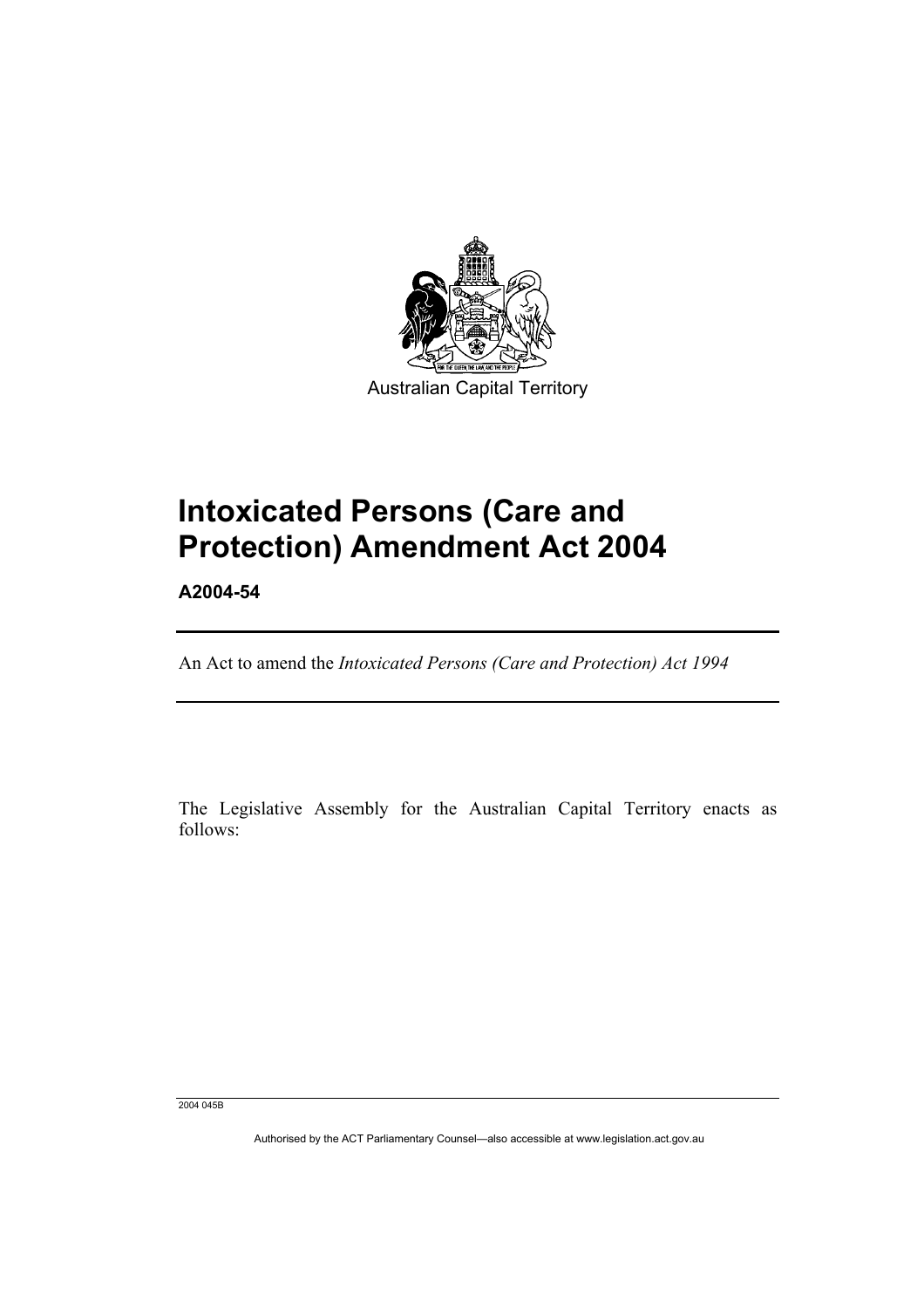|    | <b>Name of Act</b>                                                                                                                         |
|----|--------------------------------------------------------------------------------------------------------------------------------------------|
|    | This Act is the <i>Intoxicated Persons (Care and Protection)</i><br>Amendment Act 2004.                                                    |
| 2  | <b>Commencement</b>                                                                                                                        |
|    | This Act commences on the day after its notification day.                                                                                  |
|    | <b>Note</b><br>The naming and commencement provisions automatically commence on<br>the notification day (see Legislation Act, $s$ 75 (1)). |
| 3  | <b>Legislation amended</b>                                                                                                                 |
|    | This Act amends the <i>Intoxicated Persons (Care and Protection)</i><br>Act 1994.                                                          |
| 4  | <b>Interpretation for Act</b><br>Section 3 (1), new definition of prohibited substance                                                     |
|    | insert                                                                                                                                     |
|    | <b>prohibited substance—see the Drugs of Dependence Act 1989,</b><br>section 3.                                                            |
| 5  | <b>Sections 6A to 8</b>                                                                                                                    |
|    | substitute                                                                                                                                 |
| 6A | <b>Admission to licensed place</b>                                                                                                         |
|    | A carer must not admit an intoxicated person to a licensed place if<br>the person—                                                         |
|    | (a) refuses to give the carer the person's clothing and other<br>possessions for safekeeping; or                                           |
|    |                                                                                                                                            |
|    |                                                                                                                                            |

A2004-54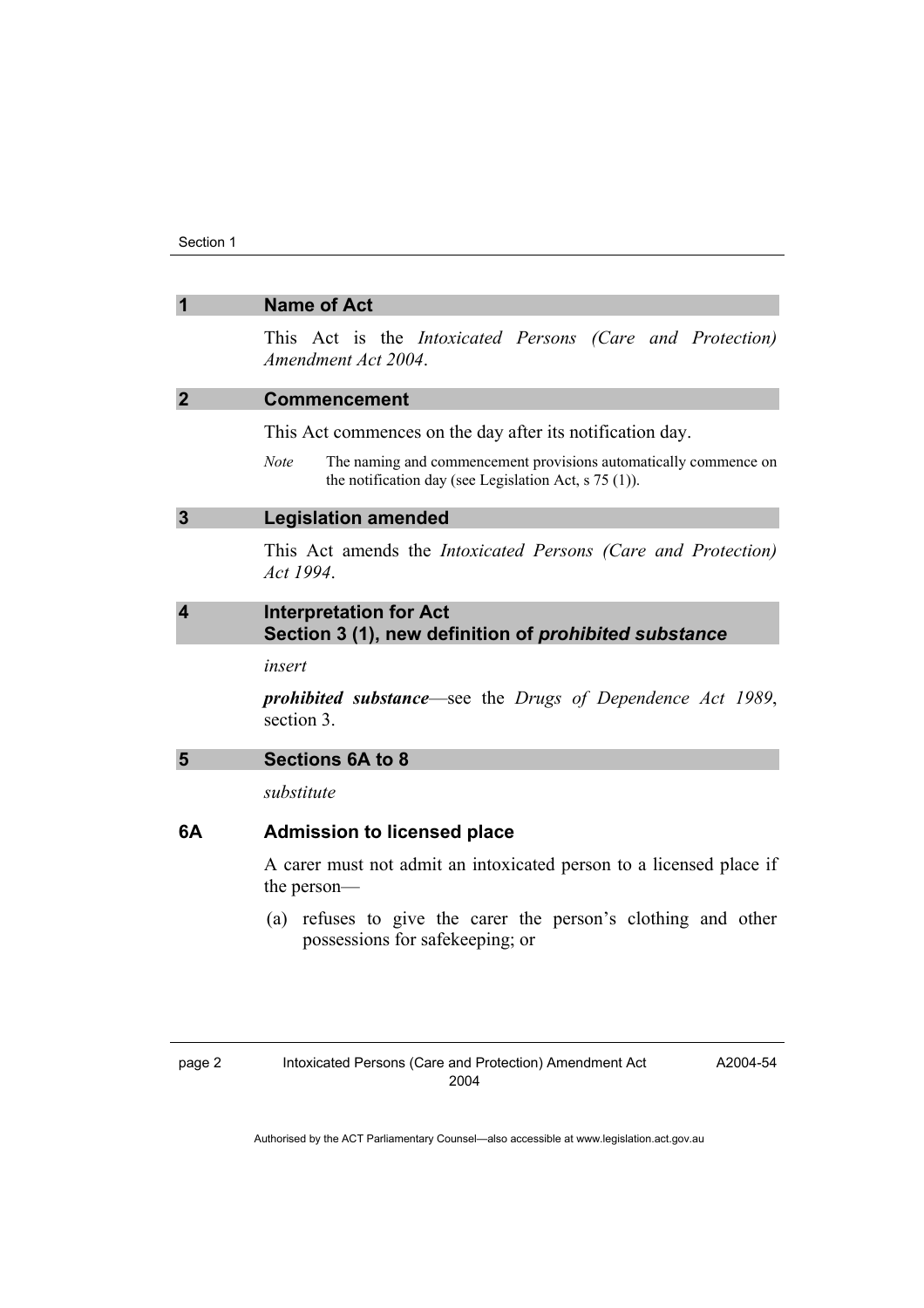(b) refuses to undergo a search under section 6C when required to do so; or

*Note* Under s 6C, a search may be required before admission.

(c) is found to be in possession of a prohibited substance.

#### **6B Safekeeping of possessions**

A carer must secure the clothing and other possessions of an intoxicated person who is admitted to a licensed place.

### **6C Power of carer to search intoxicated person**

- (1) A carer may require an intoxicated person to undergo a frisk search in a licensed place before admitting the person.
- (2) The frisk search of an intoxicated person must, if practicable, be carried out by a person of the same sex as the intoxicated person.
- (3) If the intoxicated person is a transgender or intersex person, the person may ask that the frisk search be carried out by either a male or a female.

*Note 1* For the meaning of *transgender person*, see Legislation Act, s 169A.

*Note 2* For the meaning of *intersex person*, see Legislation Act, s 169B.

- (4) If the intoxicated person asks that the frisk search be carried out by a male, the person is taken, for this section, to be male.
- (5) If the intoxicated person asks that the frisk search be carried out by a female, the person is taken, for this section, to be female.
- (6) In this section:

*frisk search,* of an intoxicated person, means a search in which light pressure is momentarily applied to the person over the person's outer clothing without contact being made with—

page 3

A2004-54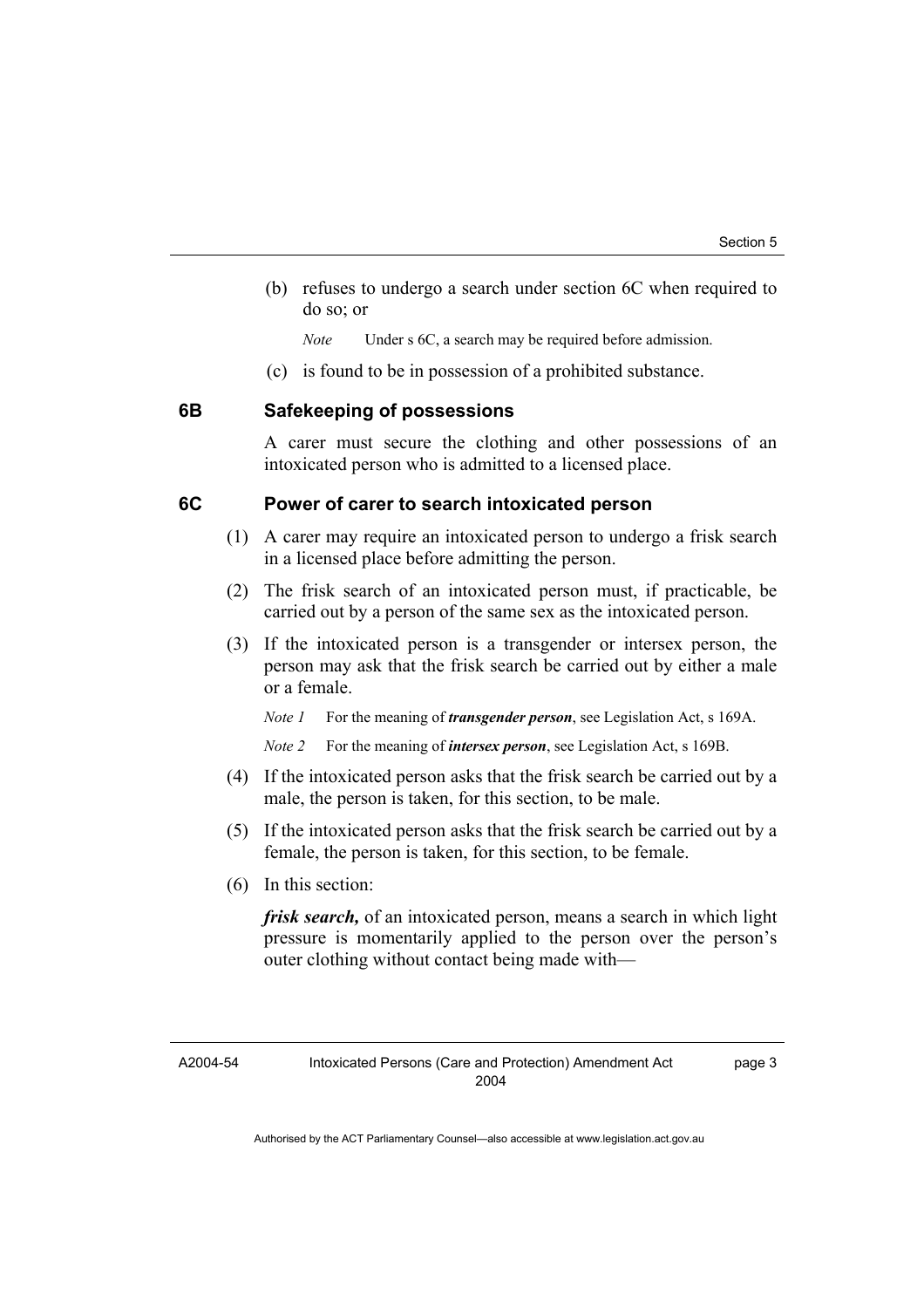- (a) the person's genital or anal areas; or
- (b) for a female—the person's breasts.

#### **6D Leaving licensed place**

- (1) An intoxicated person who is admitted to a licensed place may leave the licensed place at any time.
- (2) An intoxicated person who is admitted to a licensed place is taken to have left the licensed place if the person goes outside the licensed place unsupervised by a carer.
- (3) A carer must return an intoxicated person's possessions to the person when the person leaves the licensed place.

#### **7 Information to be given to intoxicated person**

The carer who admits an intoxicated person to a licensed place must tell the person that—

- (a) the person may leave the licensed place at any time; and
- (b) if the person goes outside the licensed place unsupervised by a carer, the person will be taken to have left the licensed place; and
- (c) the person will be given adequate opportunity to contact a responsible person or other appropriate person.

#### **8 Contacting other people**

A licensee must ensure that an intoxicated person admitted to a licensed place has adequate opportunity to contact a responsible person or other appropriate person.